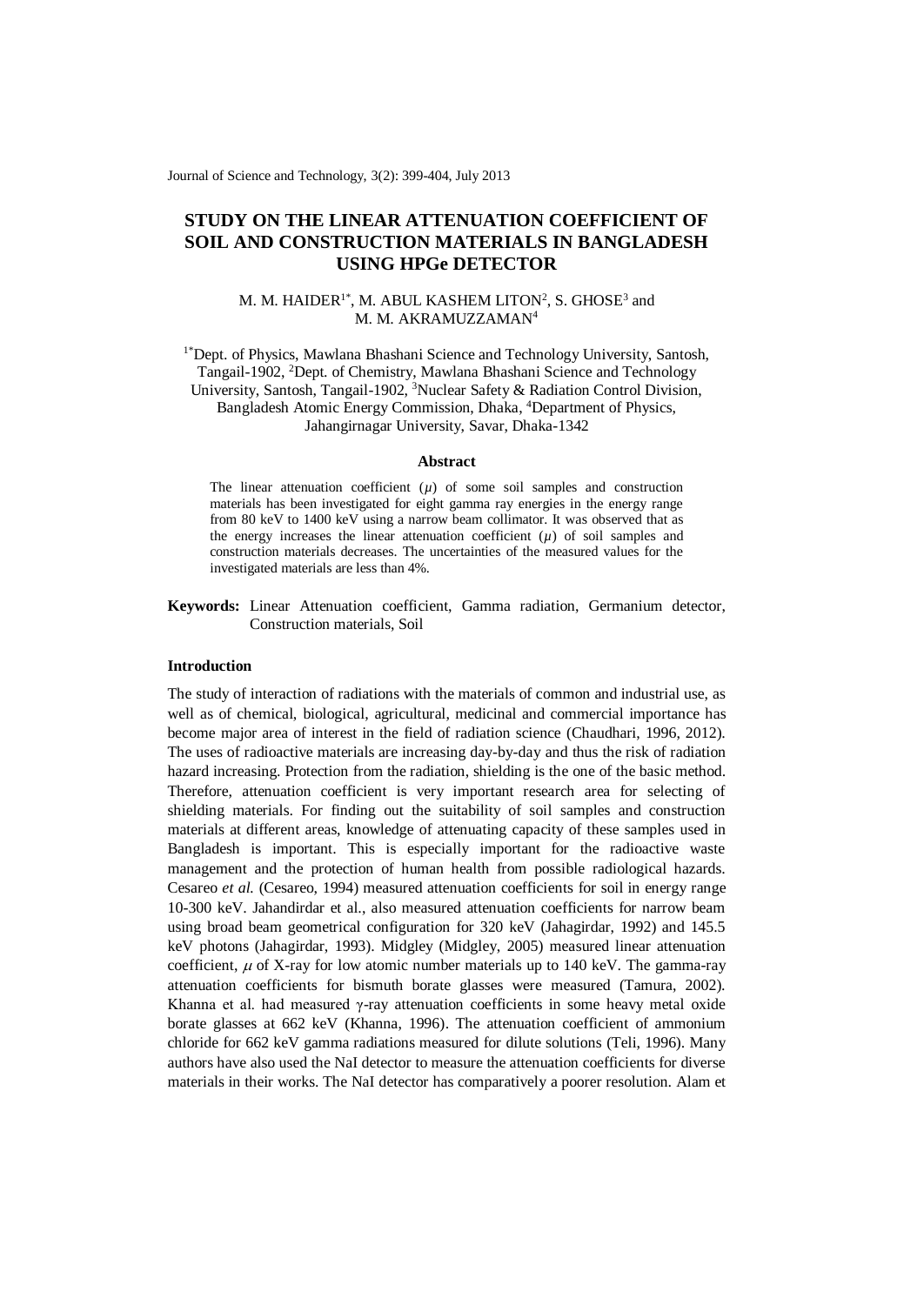al. also measured linear attenuation coefficient for soil samples from Cox's bazaar and Chittagong and building materials like concrete, Gypsum, mortor, mosaic stone, rutile and zircon in the energy range of 276–1332 keV (Alam, 2001) using HPGe detector of relative efficiency of 35% and resolution of 1.8 keV. So we are interested to study the linear attenuation coefficient  $(\mu)$  of soils from several districts in Bangladesh and several types of building materials that regularly used all over the countries. The present work has been performed using high purity germanium (HPGe) detector of higher relative efficiency (40%) and resolution (2.0 keV).

#### **Materials and Methods**

Seven types of soil samples (Cultivated soil, Low land soil, High land soil, Red soil, Hilly soil, River soil and Pond soil) were collected from several districts (Dhaka, Gazipur and Banderban) in Bangladesh and also seven types of samples (two types of Sands, Brick, Portland cement, Limestone, Lime powder and Zinc oxide) which are frequently used as construction materials in Bangladesh were studied in this work. One of the sands was local and the other was collected from Sylhet and the rest of the construction materials were collected from the local market. All the samples were individually cleaned and dried at  $105^{\circ}$ C in an oven for about 72 hours to remove moisture and finally were crushed with mortar to get fine powder. The samples having thickness of 5.0 cm were stored into a cylindrical plastic container. A collimator was used to produce in a narrow beam geometry with the standard  $\gamma$ -point sources placed one after the other at a distance of 14 cm from the end cap of the detector the number of counts reaching the detector with and without the samples under study were recorded for a counting time of 10000 sec. High Purity Germanium (HPGe) detector was used in the experiment, which have effective efficiency 40% and resolution 2.0 keV at full-width at half-maximum (FWHM) at 1.33 MeV.

The linear attenuation coefficient of these materials was measured experimentally using the application of Lambert−Beer's law with standard transmission method by adopting narrow beam geometry. This process is described by the following equation:

$$
I(x) = I_0 e^{-\mu x} \tag{1}
$$

Where,  $I_0$  and  $I$  are the incident and measured photon intensities,  $\mu$  (cm<sup>-1</sup>) is the linear attenuation coefficient and  $x$  is the thickness of the materials. The total uncertainty associated with the estimation of  $\mu$  was less than 4%.

#### **Results and Discussion**

Before measuring the attenuation coefficient, one sample (Portland cement) was used for finding out the relation between the count rate and the sample thickness. The counts of each peak energy from 1 cm to 6 cm are given in Fig. 1. The slope of lines is not same for all energies. The dependency of count with sample thickness is different for diverse energies of  $\gamma$ -radiation. In Fig. 1 it is observed that the slope of the lines decreases with energies. The linear attenuation coefficient  $(\mu)$  for different soil samples and construction materials are measured for eight energies in the range of 80 to1400 keV. Linear attenuation coefficients were measured at different types of energy levels that are shown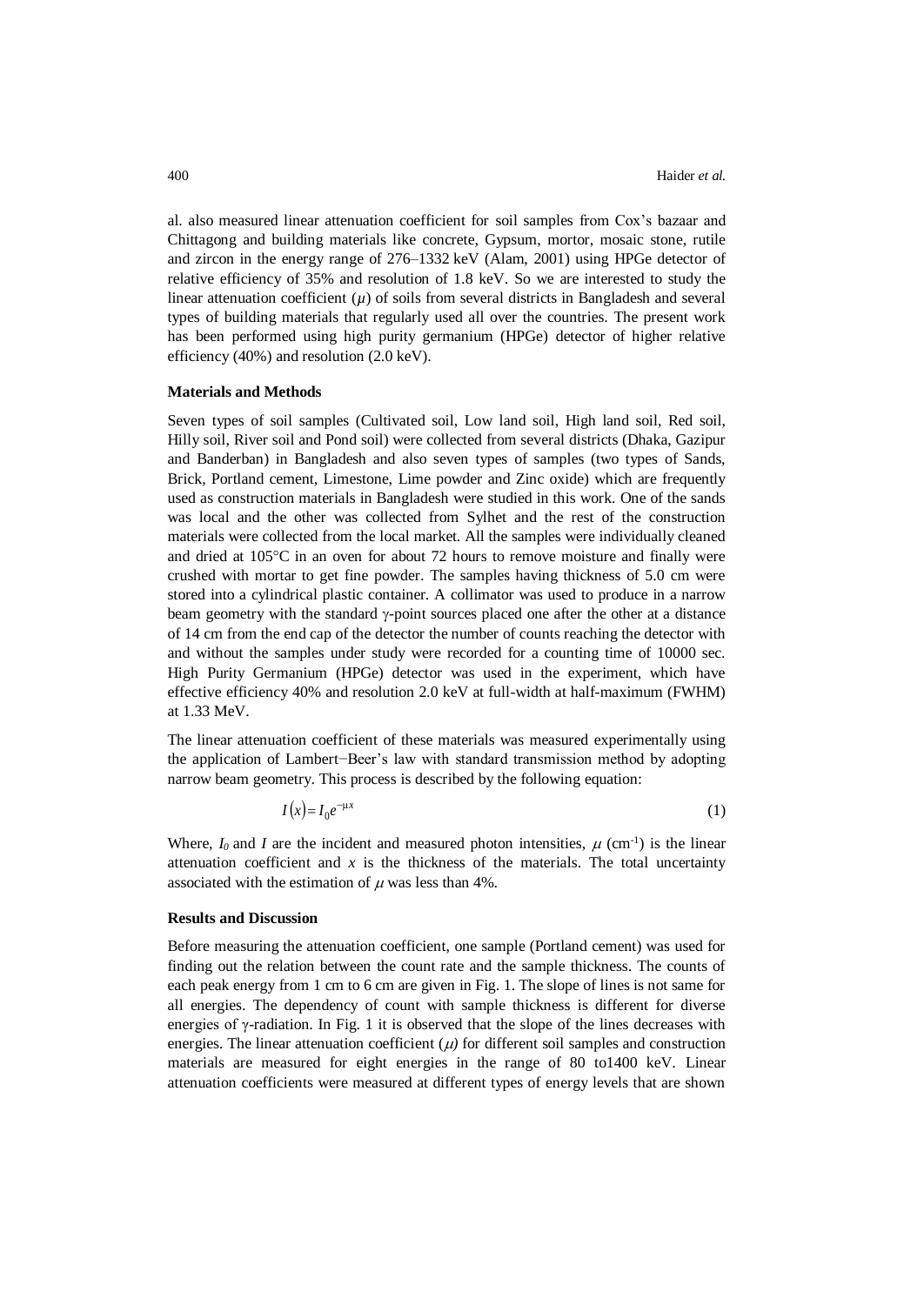in Table 1 and Table 2 for soil samples and construction materials respectively. It is observed that the coefficient value decreases with the raise of energies for both soils and construction materials. The measured uncertainties for soil samples and construction materials are less than 4%. Fig. 2 represents the variation of linear attenuation coefficient  $(\mu)$  with energies for soil samples and Fig. 3 also represents it for construction materials. An interesting feature of Zinc Oxide has been observed that at the energy of 81 keV, the count of photon in the detector is totally absent. It means that zinc oxide absorbed all the energy of lower range, like 81 keV. Zinc oxide has the wurtzite hexagonal crystal structure.

**Table 1: Linear Attenuation coefficient**  $(\mu_s)$  of soil materials

| Energy<br>(keV) | Cultivated<br>Soil | Low<br>Land Soil | High Land<br>Soil | Red Soil | <b>Hilly Soil</b> | River Soil | Pond Soil |
|-----------------|--------------------|------------------|-------------------|----------|-------------------|------------|-----------|
| 81              | 0.282219           | 0.381003         | 0.343024          | 0.449166 | 0.461118          | 0.477772   | 0.413304  |
| 276             | 0.121707           | 0.185374         | 0.160271          | 0.214804 | 0.213856          | 0.222101   | 0.189858  |
| 302             | 0.110613           | 0.167900         | 0.142090          | 0.195153 | 0.197730          | 0.197593   | 0.167936  |
| 356             | 0.097322           | 0.153714         | 0.131798          | 0.178224 | 0.178336          | 0.181185   | 0.150427  |
| 382             | 0.095769           | 0.146159         | 0.131905          | 0.167499 | 0.172084          | 0.17615    | 0.154282  |
| 662             | 0.070837           | 0.113550         | 0.099607          | 0.123285 | 0.136199          | 0.141411   | 0.119781  |
| 1173            | 0.055027           | 0.080139         | 0.074224          | 0.096176 | 0.101973          | 0.100485   | 0.086084  |
| 1332            | 0.047677           | 0.076422         | 0.065040          | 0.092613 | 0.097447          | 0.090707   | 0.082717  |

keV means kilo-electron volt

**Table 2: Linear Attenuation coefficient**  $(\mu_{cm})$  of construction materials

| Energy<br>(keV) | Normal<br>Sand | Sylhet<br>Sand | <b>Brick</b> | Portland<br>Cement | Lime<br>Stone | Lime<br>Powder | Zinc Oxide |
|-----------------|----------------|----------------|--------------|--------------------|---------------|----------------|------------|
| 81              | 0.439641       | 0.413501       | 0.394738     | 0.440635           | 0.477078      | 0.273879       | ---        |
| 276             | 0.221248       | 0.214519       | 0.199216     | 0.208367           | 0.222101      | 0.138712       | 0.167155   |
| 302             | 0.207209       | 0.197586       | 0.173562     | 0.182015           | 0.188923      | 0.11916        | 0.154706   |
| 356             | 0.190711       | 0.185831       | 0.164346     | 0.172364           | 0.173533      | 0.111973       | 0.139927   |
| 382             | 0.18204        | 0.17616        | 0.153722     | 0.154531           | 0.156878      | 0.107146       | 0.131603   |
| 662             | 0.141579       | 0.142067       | 0.119795     | 0.115302           | 0.110773      | 0.081917       | 0.101391   |
| 1173            | 0.114866       | 0.113906       | 0.093132     | 0.089994           | 0.083074      | 0.061796       | 0.081092   |
| 1332            | 0.104555       | 0.101404       | 0.09081      | 0.084986           | 0.07973       | 0.059071       | 0.076413   |

keV means kilo-electron volt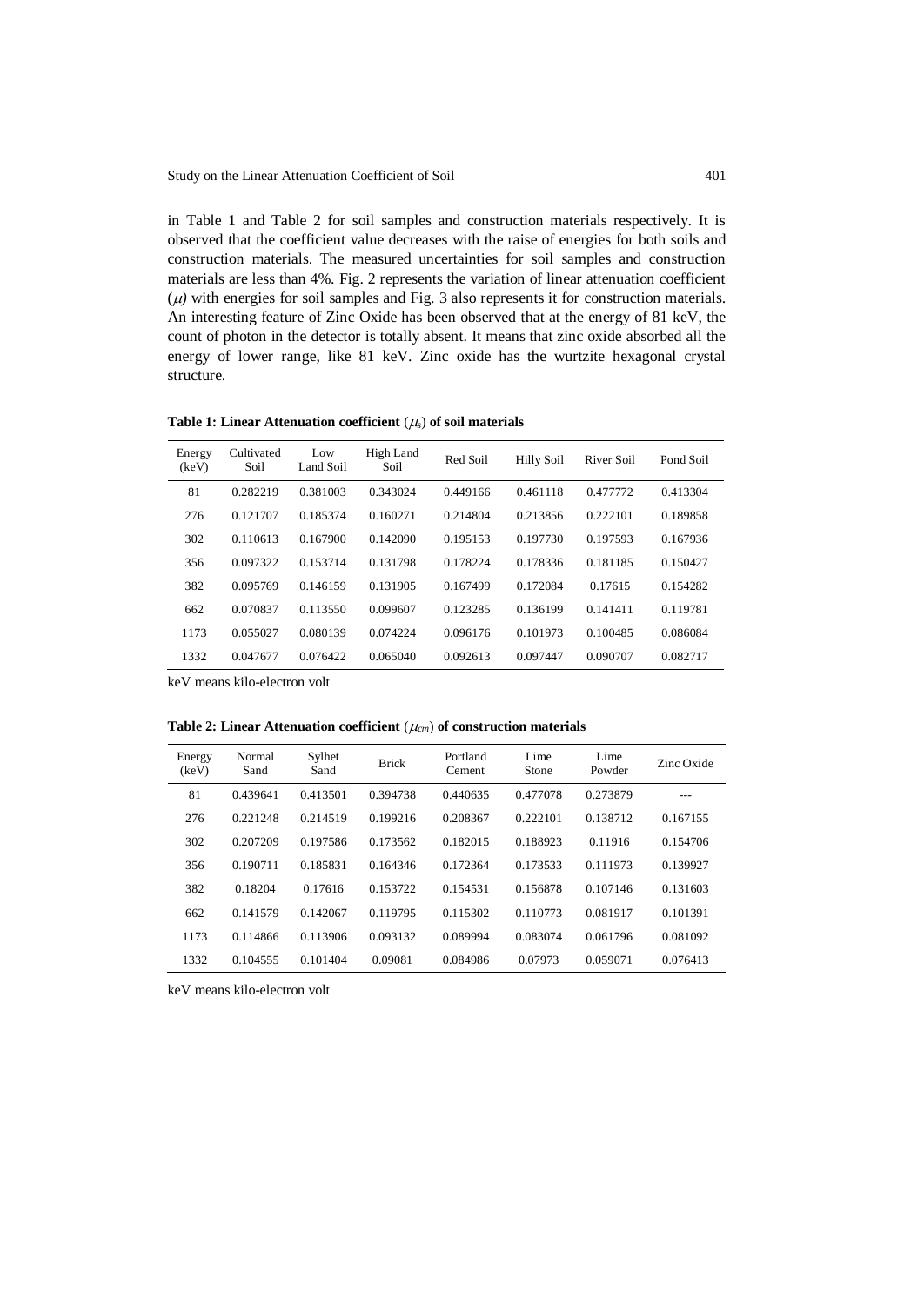



**Fig. 1:** Variation of counts with thickness



Energy in  $\rm keV$ 

**Fig. 2:** Variation of Linear attenuation coefficient  $(\mu_s)$  with energy for soil samples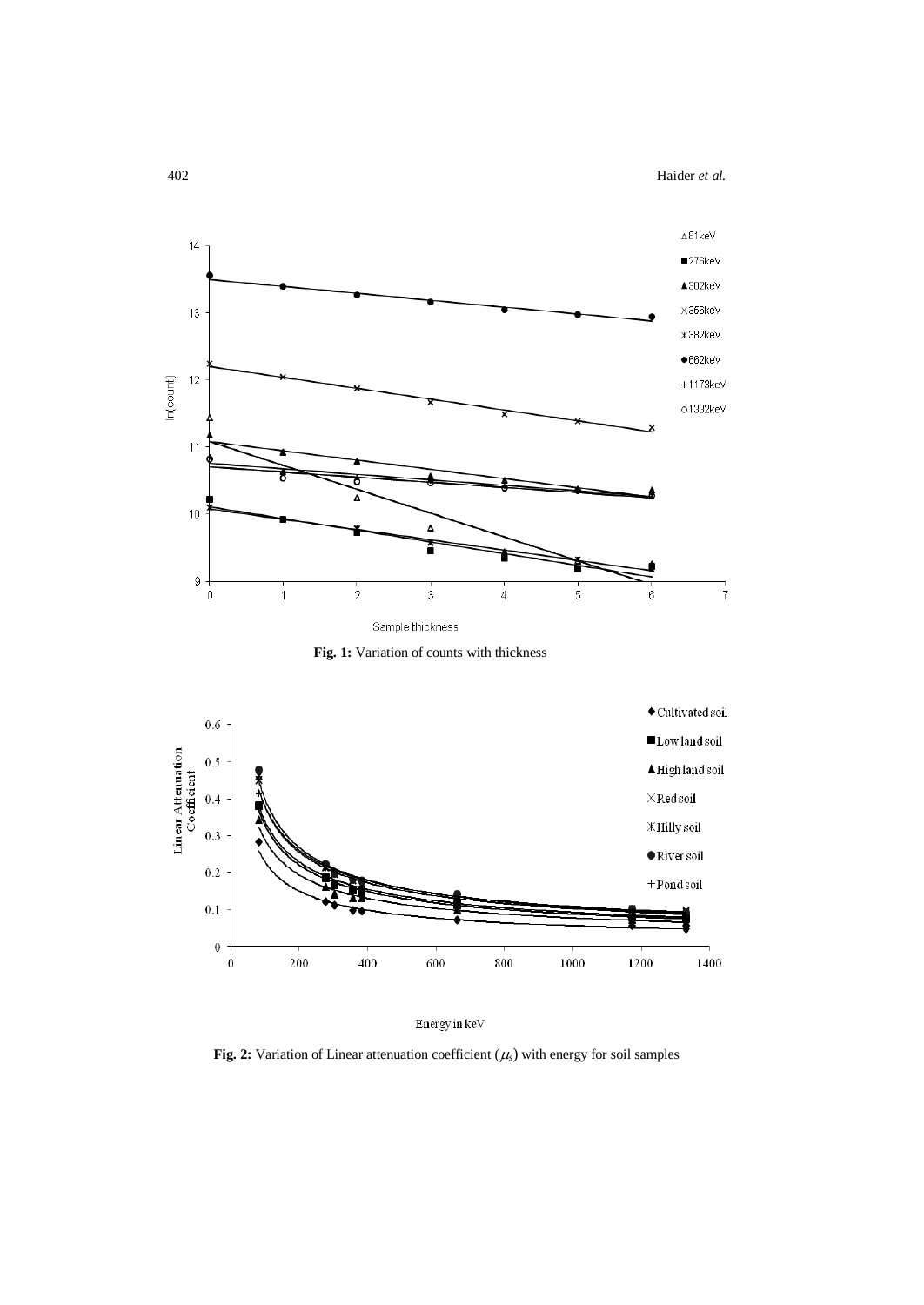Study on the Linear Attenuation Coefficient of Soil 403



**Fig. 3:** Variation of linear attenuation coefficient  $(\mu_{cm})$  with energy for construction materials

It is composed of stoichiometric excess of zinc ions which occupy interstitial locations in the crystal lattice. Due to the structural effects, zinc oxide is transparent to visible light but strongly absorbs high frequency electromagnetic wave like γ-radiation, X-ray and ultra violet light below 3655 Å.

All the fitted curves for soil samples and building materials can be described by a power series of equation.

$$
y = A x^{B}
$$
 (2)

Where,  $y =$  Attenuation coefficient of this curve,  $x =$  Energy in keV and, A and B are constants. The constant values of  $A$  and  $B$  and square regression coefficient  $R<sup>2</sup>$  are given in Table 3 and Table 4 for soil samples and construction materials respectively. On examination of the measured photon linear attenuation coefficient  $\mu$  for soil samples and construction materials across the energy range 80 keV to 1400 keV, it is observed that the results in soil samples and construction materials are slightly different. These may be due to the compositional variation among the different types of soil and construction materials.

| Sample<br><b>Name</b> | Value of<br>A | Value<br>of B | Value of<br>$\mathbb{R}^2$ | <b>Sample Name</b> | <b>Value</b><br>of A | Value<br>of B | <b>Value</b><br>$\mathbb{R}^2$ |
|-----------------------|---------------|---------------|----------------------------|--------------------|----------------------|---------------|--------------------------------|
| Cultivated soil       | 3.817         | 0.612         | 0.988                      | Sand (Normal)      | 3.715                | 0.499         | 0.991                          |
| Low land soil         | 4.527         | 0.571         | 0.997                      | Sand (Sylhet)      | 3.262                | 0.483         | 0.991                          |
| High land soil        | 3.986         | 0.572         | 0.992                      | <b>Brick</b>       | 3.691                | 0.524         | 0.987                          |
| Red soil              | 5.097         | 0.566         | 0.992                      | Portland cement    | 5.469                | 0.587         | 0.989                          |
| Hilly soil            | 4.653         | 0.545         | 0.988                      | Lime stone         | 7.952                | 0.648         | 0.991                          |
| River soil            | 5.565         | 0.573         | 0.991                      | Lime powder        | 2.869                | 0.546         | 0.992                          |
| Pond soil             | 4.505         | 0.563         | 0.986                      | Zinc oxide         | 2.359                | 0.479         | 0.990                          |

| Table 3: Value of A, B and $\mathbb{R}^2$ for soil samples | Table 4: Value of A, B and $\mathbb{R}^2$ for construction |
|------------------------------------------------------------|------------------------------------------------------------|
|                                                            | materials                                                  |

| Sample<br>Name  | Value of<br>A | Value<br>of B | Value of<br>$\mathbb{R}^2$ | <b>Sample Name</b> | <b>Value</b><br>of A | Value<br>of B | Value of<br>$\mathbb{R}^2$ |
|-----------------|---------------|---------------|----------------------------|--------------------|----------------------|---------------|----------------------------|
| Cultivated soil | 3.817         | 0.612         | 0.988                      | Sand (Normal)      | 3.715                | 0.499         | 0.991                      |
| Low land soil   | 4.527         | 0.571         | 0.997                      | Sand (Sylhet)      | 3.262                | 0.483         | 0.991                      |
| High land soil  | 3.986         | 0.572         | 0.992                      | <b>Brick</b>       | 3.691                | 0.524         | 0.987                      |
| Red soil        | 5.097         | 0.566         | 0.992                      | Portland cement    | 5.469                | 0.587         | 0.989                      |
| Hilly soil      | 4.653         | 0.545         | 0.988                      | Lime stone         | 7.952                | 0.648         | 0.991                      |
| River soil      | 5.565         | 0.573         | 0.991                      | Lime powder        | 2.869                | 0.546         | 0.992                      |
| Pond soil       | 4.505         | 0.563         | 0.986                      | Zinc oxide         | 2.359                | 0.479         | 0.990                      |

A and B are constants in Eq. (2)

R2 is square regression coefficient in Fig. 2

A and B are constants in Eq. (2)

R2 is square regression coefficient in Fig. 3